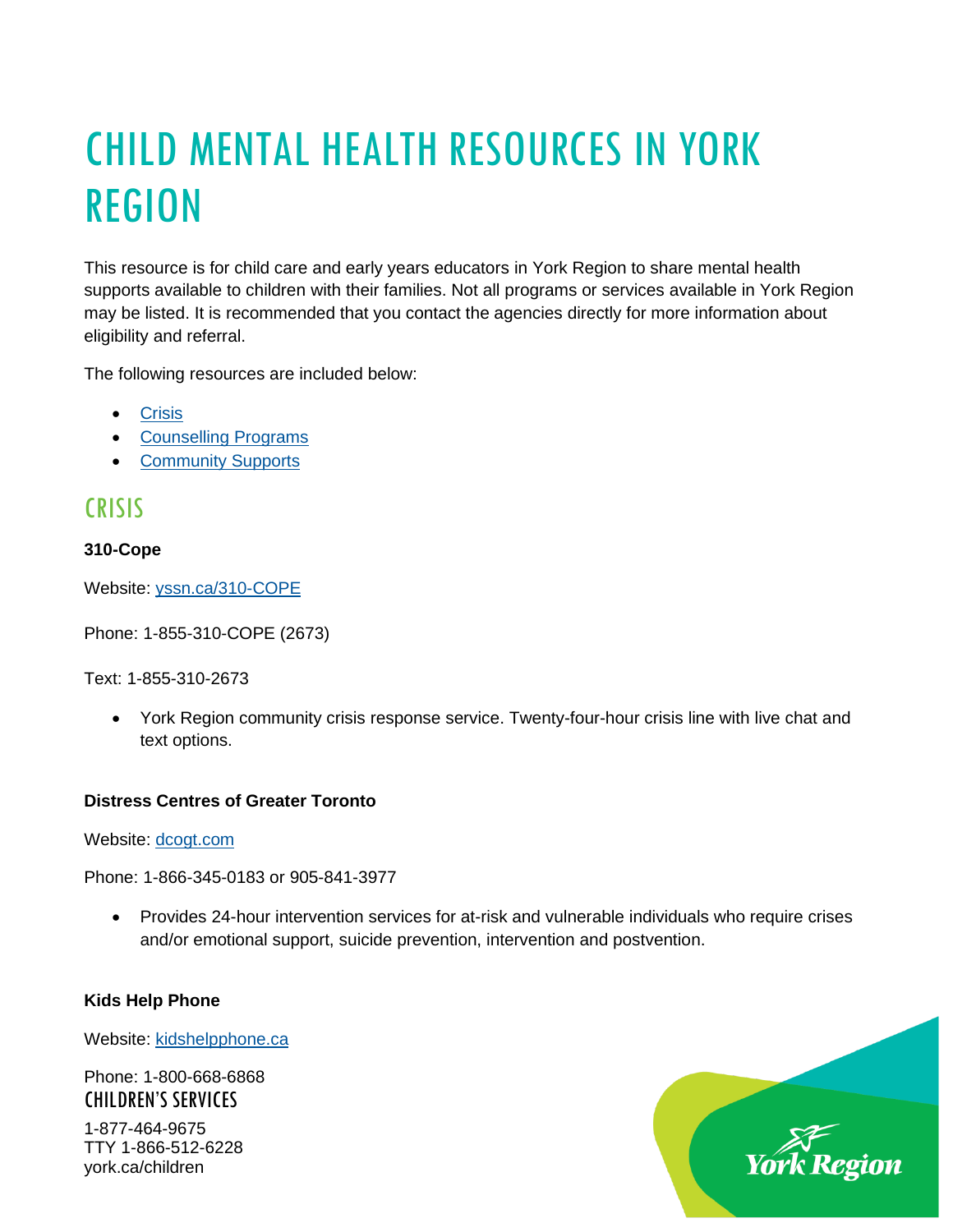- Offers 24 hours a day, seven days a week national support service for professional counselling, information, tools, referrals, volunteer-led and text-based support to young people in French and English.
- There is a map tool, to find services in your community.

### **ConnexOntario: Mental Health Helpline**

Website: [connexontario.ca](http://www.connexontario.ca/)

Phone: 1-866-531-2600

• A free, confidential information and referral service available 24 hours a day, seven days a week via phone, web-chat and email, for mental health, addiction and problem gambling services in Ontario.

### **Telehealth Ontario**

Website: [ontario.ca/page/get-medical-advice-telehealth-ontario](https://www.ontario.ca/page/get-medical-advice-telehealth-ontario)

Phone: 1-866-797-0000

- A free, confidential service you can call to get health advice or information from a Registered Nurse 24 hours a day, seven days a week.
- Assistance is available in more than 300 languages.

#### **Crisis Services Canada**

Website: [crisisservicescanada.ca/en](https://www.crisisservicescanada.ca/en/)

Phone: 1-833-456-4566

Text: 45645

- The Canada suicide prevention service. Call available 24 hours a day, seven days a week, 365 days a year.
- Text available 4 p.m. to midnight.

#### **Yellow Brick House**

Website: [yellowbrickhouse.org](https://www.yellowbrickhouse.org/)

24 Hour Crisis Line: 1-800-263-3247

Emergency Shelter: 905-727-1944

• Offers 24 hours a day, seven days a week support for abused women and children with a crisis line, emergency shelters, counselling for women and children, and school and workplace programs.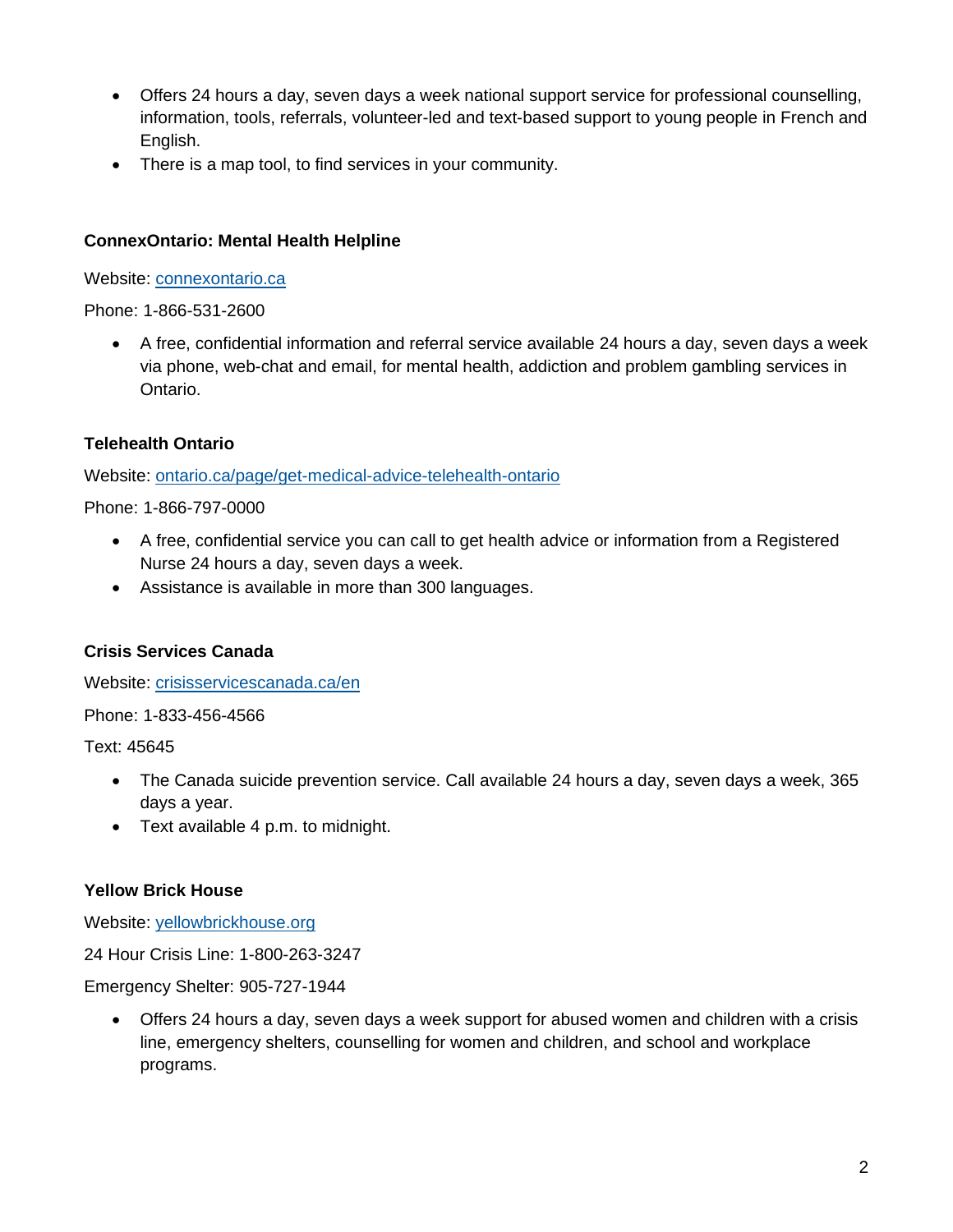## **Krasman Centre**

Website: [krasmancentre.com/what-we-do/warm-line-peer-crisis-support/](https://krasmancentre.com/what-we-do/warm-line-peer-crisis-support/)

Phone: 1-888-777-0979

- Offers a warmline 24 hours a day, seven days a week, as well as peer support-based programs, physical hubs and resources for people with lived experience of substance use and/or housing crisis.
- Drop-in centres are located in Richmond Hill, Newmarket and Alliston.

# <span id="page-2-0"></span>COUNSELLING PROGRAMS

#### **360 Kids**

Website: [360kids.ca](https://www.360kids.ca/)

- Supports youth in overcoming crisis and transition to a state of safety and stability.
- Provides young people with access to healthy meals, recreation opportunities and counselling.

### **Canadian Mental Health Association York Region (CMHA YR)**

Website: [cmha-yr.on.ca/learn/covid-19/telephone-based-supportive-counselling/](https://cmha-yr.on.ca/learn/covid-19/telephone-based-supportive-counselling/)

- Supports the resilience and recovery of people experiencing mental illness and addiction. CMHA offers a wide range of programs for clients ages 12 and up at several locations across York Region.
- Services for youth include: H.O.P.E. Early Psychosis Intervention, Mental Health & Justice, Mental Health & Justice Youth Court, Mobile Youth Walk-In Clinic (MOBYSS), Newcomers' Health and Well-Being, Support for Depression, Telemedicine, Youth Wellness.

# **Catholic Community Services of York Region (CCSYR)**

#### Website: [ccsyr.org](http://www.ccsyr.org/)

- Provides goal-focused counselling to youth, adults, seniors, couples and families from diverse backgrounds and faiths.
- Walk-in, phone and online counselling available.

#### **Cedar Centre**

Website: [cedarcentre.ca](http://www.cedarcentre.ca/)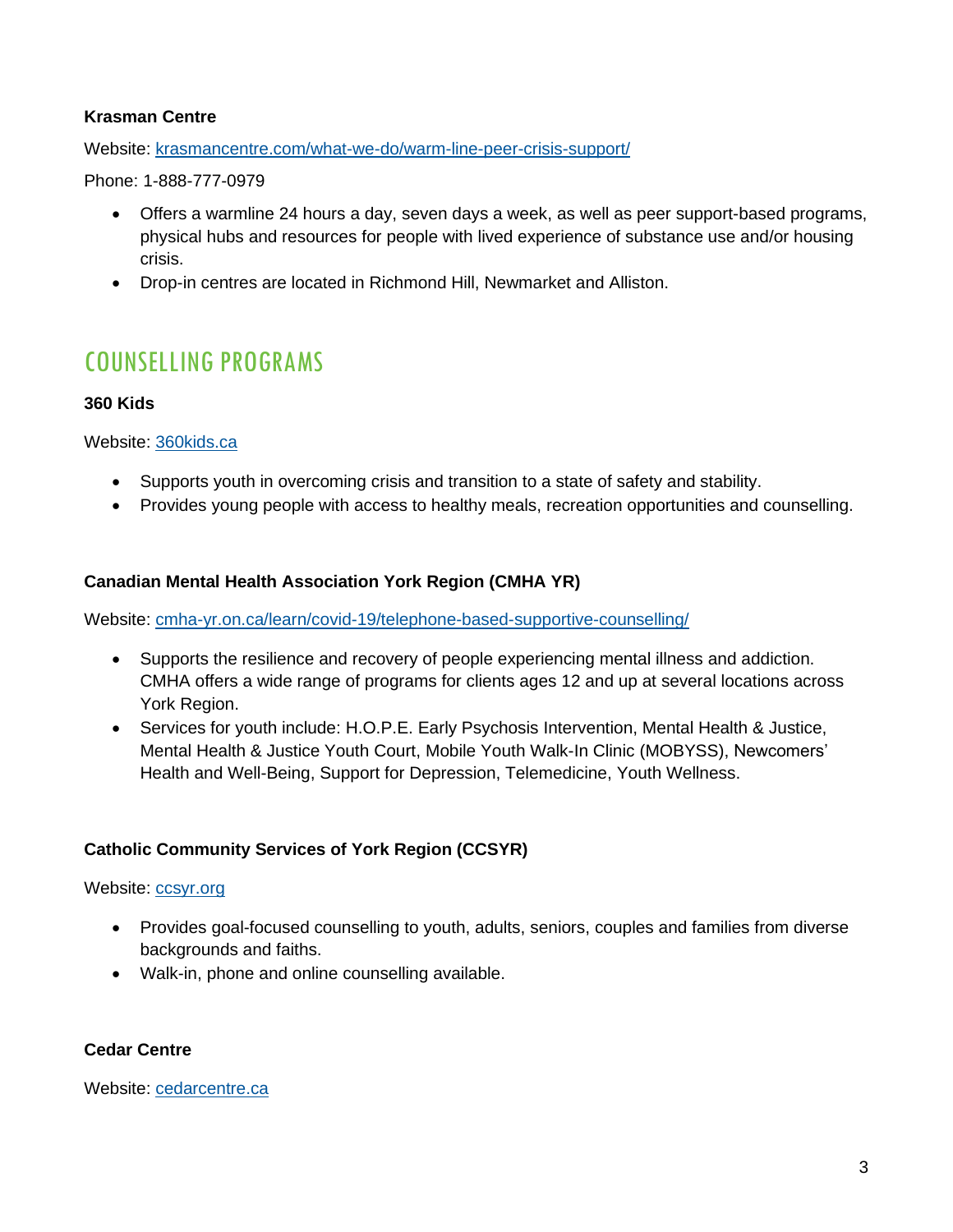- Provides therapy, education and advocacy for individuals who have experienced trauma including strength-based services for children ages three to 18 and their caregivers.
- Outside references are not required.

# **Family Services York Region (FSYR)**

Website: [fsyr.ca/services/counselling/](http://www.fsyr.ca/services/counselling/)

• Counselling and community support services to help individuals, couples, families and groups in aimed at management of daily life and conflict resolution.

#### **Hong Fook Mental Health Association**

#### Website: [hongfook.ca](http://www.hongfook.ca/)

- Serves Asian and other communities within the Greater Toronto Area by providing mental health services that range in promoting wellness to managing illness.
- Services available in Cambodian, Chinese (Cantonese and Mandarin), Korean, Vietnamese and English.

#### **Jewish Child and Family Services**

Website: [jfandcs.com](http://www.jfandcs.com/)

• A multi-service agency that strengthens and supports individuals, children, families and communities by increasing safety and security, improving mental health and wellness and reducing the effects of poverty, within the context of Jewish values.

#### **Kerry's Place**

Website: [kerrysplace.org](https://www.kerrysplace.org/)

- Provides evidence-based supports and services to Canadians living with Autism Spectrum Disorder (ASD).
- Services available for those that are two years of age or older and include the Ontario Autism Program, respite options, adult skill building, peer support groups, employment programs and residential or living supports.

#### **Kinark Child and Family Services**

Website: [kinark.on.ca/programs-and-services/clinical/community-based-child-and-youth-mental-health/](https://www.kinark.on.ca/programs-and-services/clinical/community-based-child-and-youth-mental-health/)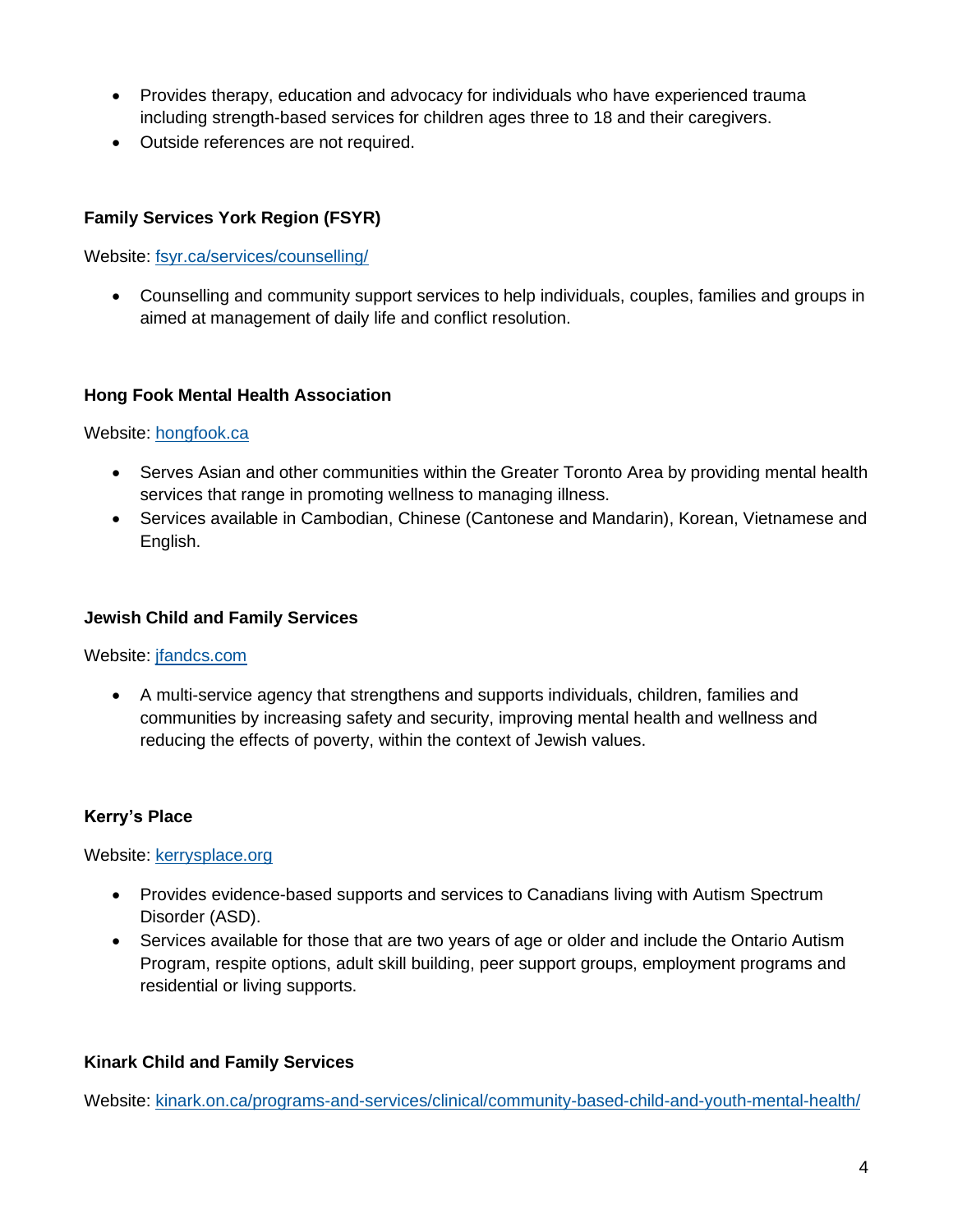• Provides services and supports to children and youth with complex needs and their families in areas of child and youth mental health, autism and forensic mental health/youth justice.

#### **Mood Disorders Association of Ontario**

Website: [mooddisorders.ca/program/programs-for-family-members](https://mooddisorders.ca/program/programs-for-family-members)

- Offers free support and recovery programs to people across Ontario living with depression, anxiety and/or bipolar disorder.
- Support includes drop-in peer support groups, recovery programs, family and youth clinical support, early intervention for mood disorders and psychosis and online wellness and recovery tools.

### **Rose of Sharon Services for Young Mothers**

Website: [roseofsharon.com](https://roseofsharon.com/)

• Provides trauma-informed, one-on-one supportive counselling to prenatal and parenting individuals ages 14 to 29.

#### **The Regional Municipality of York Early Intervention Services (EIS)**

Website: [york.ca/specialneeds](https://www.york.ca/specialneeds)

• York Region Early Intervention Services supports families who have children with special needs in their homes or in licensed child care settings through the Infant and Child Development Services program and the Inclusion Support Services program.

#### **Krasman Centre**

Website: [krasmancentre.com/what-we-do/warm-line-peer-crisis-support/](https://krasmancentre.com/what-we-do/warm-line-peer-crisis-support/)

Phone: 1-888-777-0979

- Offers a warmline 24 hours a day, seven days a week, as well as peer support-based programs, physical hubs and resources for people with lived experience of substance use and/or housing crisis.
- Drop-in centres are located in Richmond Hill, Newmarket and Alliston.

#### **York Support Services Network (YSSN)**

Website: [yssn.ca/mental-health-sessions-and-workshops#singlemh](https://www.yssn.ca/mental-health-sessions-and-workshops#singlemh)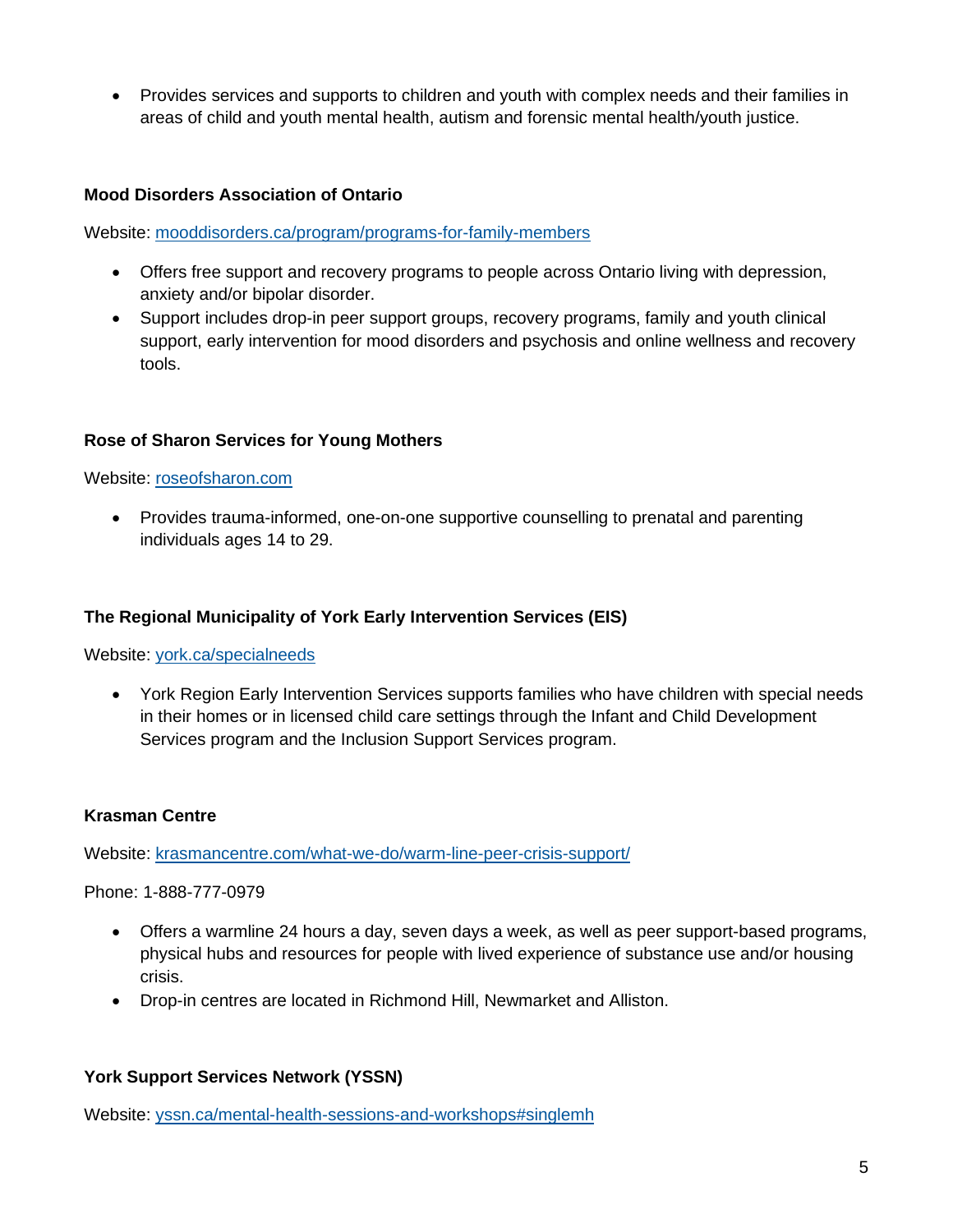• Supports individuals ages 16 and older who struggle with a mental health need, addiction or have a dual diagnosis (mental illness and developmental disability) with individualized case management, crisis response, peer support services and connections to community services.

# **York Hills Centre for Children, Youth and Families**

## Website: [yorkhills.ca](https://www.yorkhills.ca/)

- York Hills has expertise in treating the social, emotional and behavioural challenges of children, youth and their families.
- Programs include Brief Therapy, Cognitive behavioral therapy (CBT), Goal-Focused Counselling and Therapy, Play Therapy and Intensive/Crisis therapy.
- They also have a help line with extended hours.

# **Youth Assisting Youth**

Website: [youthassistingyouth.com](https://youthassistingyouth.com/)

- Mentorship programs for vulnerable youth and families, which pair volunteer young adult mentors ages 16 to 29, with at-risk and newcomer youth ages six to 15.
- This program aims to engage youth in activities aimed to develop their mind, body, character and leadership skills.

# **Youthdale**

#### Website: [youthdale.ca](https://www.youthdale.ca/)

• Provides a range of mental health treatment services to children, youth and emerging adults ages six to 24 and their families.

#### **Counselling Services for York Region**

Website: [csyorkregion.com/](https://csyorkregion.com/)

• Provides counselling and educational services to individuals, couples and families who experience mental/physical health issues and/or value personal growth and development.

#### **Yellow Brick House**

Website: [https://www.yellowbrickhouse.org](https://www.yellowbrickhouse.org/)

24 Hour Crisis Line: 1-800-263-3247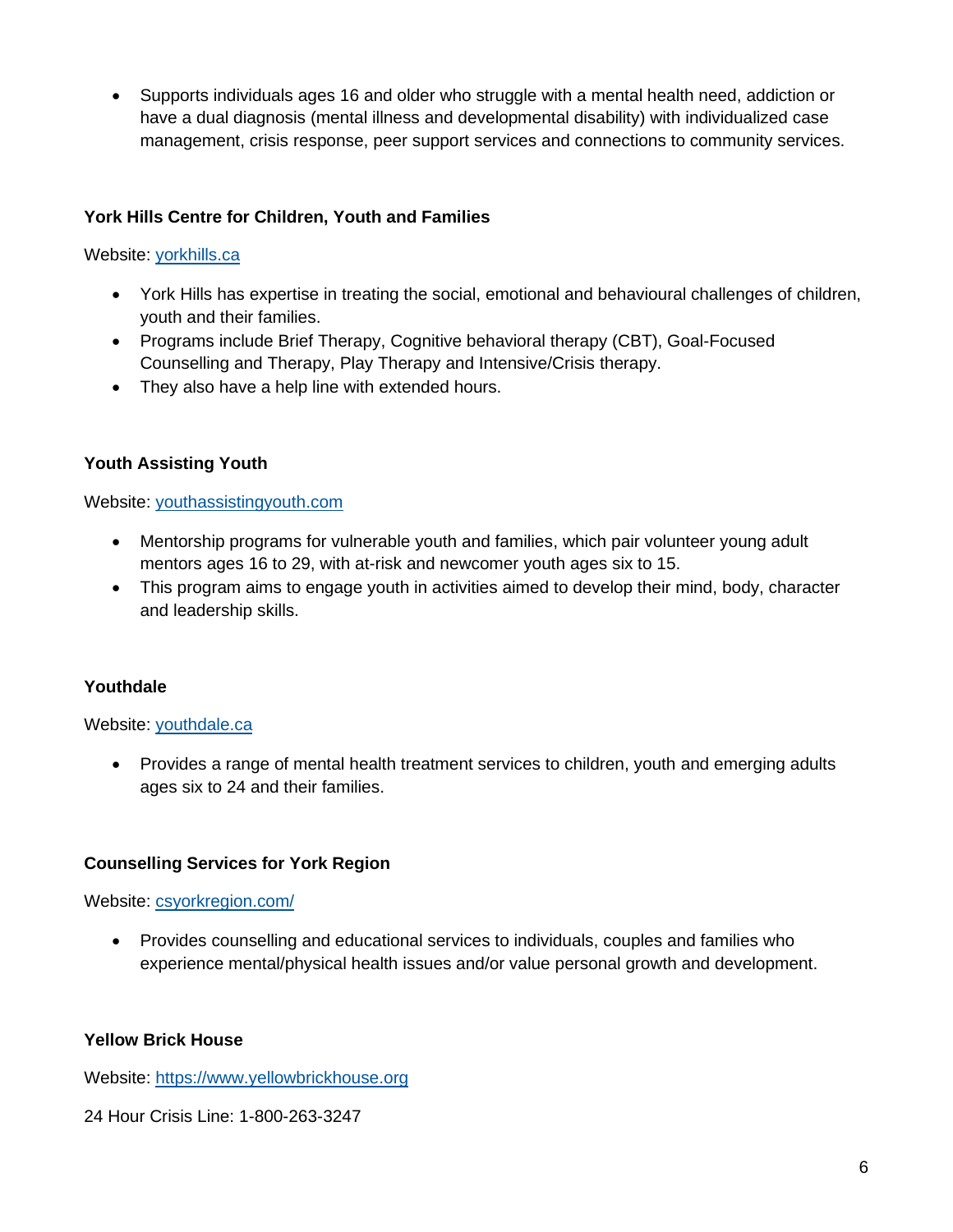Emergency Shelter: 905-727-1944

• Offers 24 hours a day, seven days a week support for abused women and children with a crisis line, emergency shelters, counselling for women and children, and school and workplace programs.

# <span id="page-6-0"></span>COMMUNITY SUPPORTS

These these agencies direct families to other contacts/agencies in their community based on the needs of the child and family.

# **211 Ontario**

Website: [211ontario.ca](https://211ontario.ca/)

• Ontario Helpline and online database that can direct you to supports and services within your community.

# **Family Navigation Project**

Website: [sunnybrook.ca/content/?page=family-navigation-project&rr=familynavigation](https://sunnybrook.ca/content/?page=family-navigation-project&rr=familynavigation)

• Provides expert navigation of the mental health and addictions service system for youth and their families who are living in the Greater Toronto Area.

# **Home and Community Care Support Services Central (previously LHIN)**

Website: [lhins.on.ca](http://www.lhins.on.ca/)

• Supports people of all ages to make informed decisions about their care and delivers local health care services including home, school and community care, as well as living or long-term care home options.

# **Telehealth Ontario**

Website: [ontario.ca/page/get-medical-advice-telehealth-ontario](https://www.ontario.ca/page/get-medical-advice-telehealth-ontario)

Phone: 1-866-797-0000

- A free, confidential service you can call to get health advice or information from a Registered Nurse 24 hours a day, seven days a week.
- Assistance is available in more than 300 languages.

# **York Region Health Connection**

Website: [york.ca/healthconnection](https://www.york.ca/healthconnection)

Phone: 1-800-361-5653

TTY: 1-866-512-6228 (for the deaf or hard of hearing)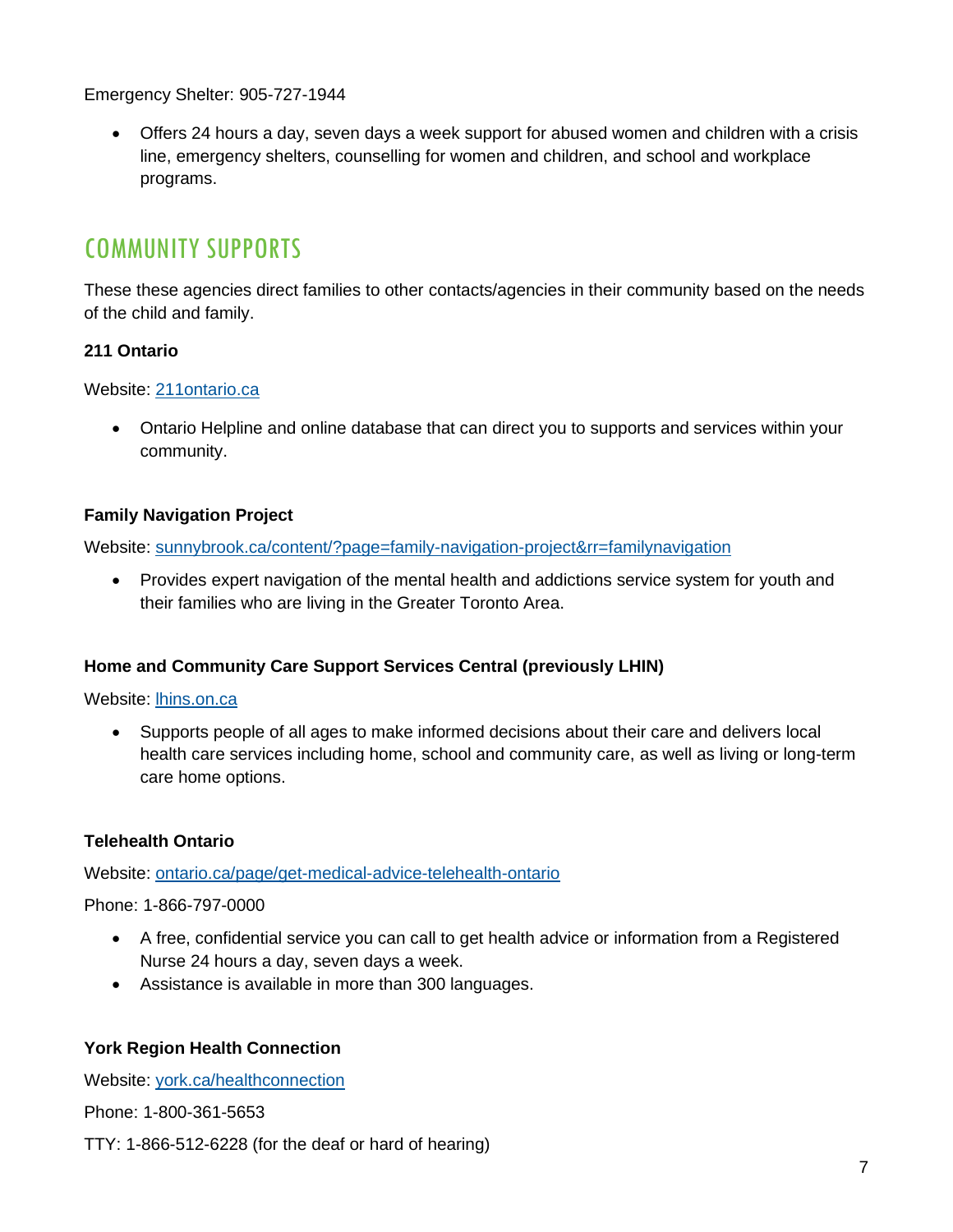## Email: [AccessYork@york.ca](mailto:AccessYork@york.ca)

- A free and confidential health information/education telephone service provided by York Region Public Health Nurses and Public Health Inspectors.
- Families can contact Health Connection for current health information, support and counselling regarding related health concerns and questions.

# **The Early Years Support Services Registry**

Website: [Early Years Support Services Registry](https://www.york.ca/wps/portal/yorkhome/support/yr/childrensservices/earlyyearssupportservicesregistry/)

- A resource for health, early learning and child care professionals in York Region who wish to refer a young child or their family for support services.
- Provides information about programs and services available including information regarding eligibility and referral.

# **Kids Help Phone**

Website: [kidshelpphone.ca](https://kidshelpphone.ca/)

Phone: 1-800-668-6868

- Offers 24 hours a day, seven days a week national support service for professional counselling, information, tools, referrals, volunteer-led and text-based support to young people in French and English.
- There is a map tool, to find services in your community.

# HOSPITAL SUPPORTS IN YORK REGION

# **Mackenzie Health (Richmond Hill and Vaughan locations) – Mental Health**

Website: [mackenziehealth.ca/programs-services/mental-health](https://www.mackenziehealth.ca/programs-services/mental-health)

• Offers many programs and services for adults and families experiencing mental health challenges.

#### **Markham Stouffville Hospital – Child and Adolescent Mental Health**

Website: [msh.on.ca/clinics-departments/mental-health/mental-health-child-and-adolescent-services](https://www.msh.on.ca/clinics-departments/mental-health/mental-health-child-and-adolescent-services)

• Provides assessment and treatment for youth up to 18 years of age with moderate-to-severe mental health conditions.

# **Southlake Hospital Mental Health programs**

Website:<https://southlake.ca/patient-care-program/mental-health/>

• Provides a wide range of services for children, adolescents and adults with a focus on helping patients transition from services for severe episodes of illness to less acute services.